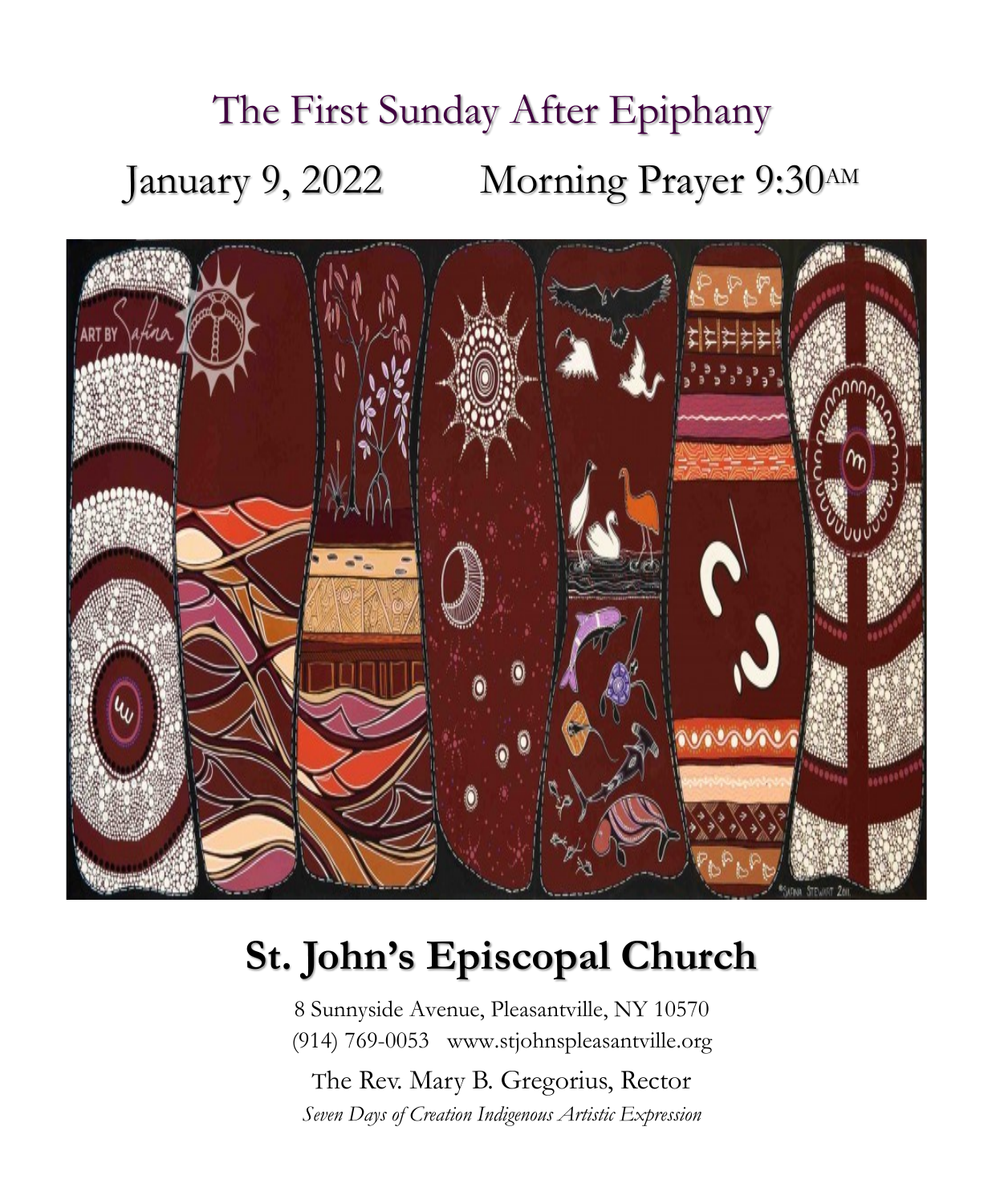This morning we celebrate a Service of Morning Prayer. This service is taken from the *1979 Book of Common Prayer*. **Words printed in bold are spoken by the congregation.**

**ORDER OF WORSHIP**

#### **PRELUDE**

*Please stand as you are able and join in singing:*

**OPENING HYMN #128** "We three kings of Orient are "  $\mathbf{1}$ We three kings of  $0 - \vec{n}$  -  $\vec{en}$ t are. bear ing  $\overline{2}$ Beth - le - hem's  $\mathbf I$ Born  $\mathbf{a}$ King plain, gold on 3 Frank - in of - fer  $\sim$   $\sim$ cense to have  $\mathbf{I}$ :  $\mathbf{in}$  cense breathes 4 Myrrh is mine; its bit - ter fume a per 5 Glo - rious now be hold him a rise, King and 1 gifts we tra - verse  $\mathbf{a}$ far. field and foun - tain, 2 bring  $\mathbf{t}$ crown him  $\overline{a}$ gain, King for  $ev - er$ , 3 owns  $De - i$ nigh; prayer and prais - ing, a ty life of rowing,  $sign - ing$ ,  $\overline{4}$ gath - er - ing gloom; sor - $\overline{5}$ God and Sac  $\dot{\mathbf{n}}$ fice: heaven sings al - le  $fol - low - ing$ 1 moor and moun tain. von - der star.  $\overline{2}$ ceas - ing nev er  $o - ver$ **us** all to reign.  $3$  glad -  $1v$ wor - ship God Most High. rais ing, him,  $4 \text{ bleeding - ing}$ , sealed in stone - cold tomb.  $\mathbf{d}\mathbf{v}$  $\overline{a}$ ing, the plies. 5 lu  $-$  ia: al le.  $\mathbf{r}$  $\ln -i$ the earth re Refrain  $\overline{O}$ star of won - der, star of night, star with roy al beau - ty bright; west - ward lead - ing,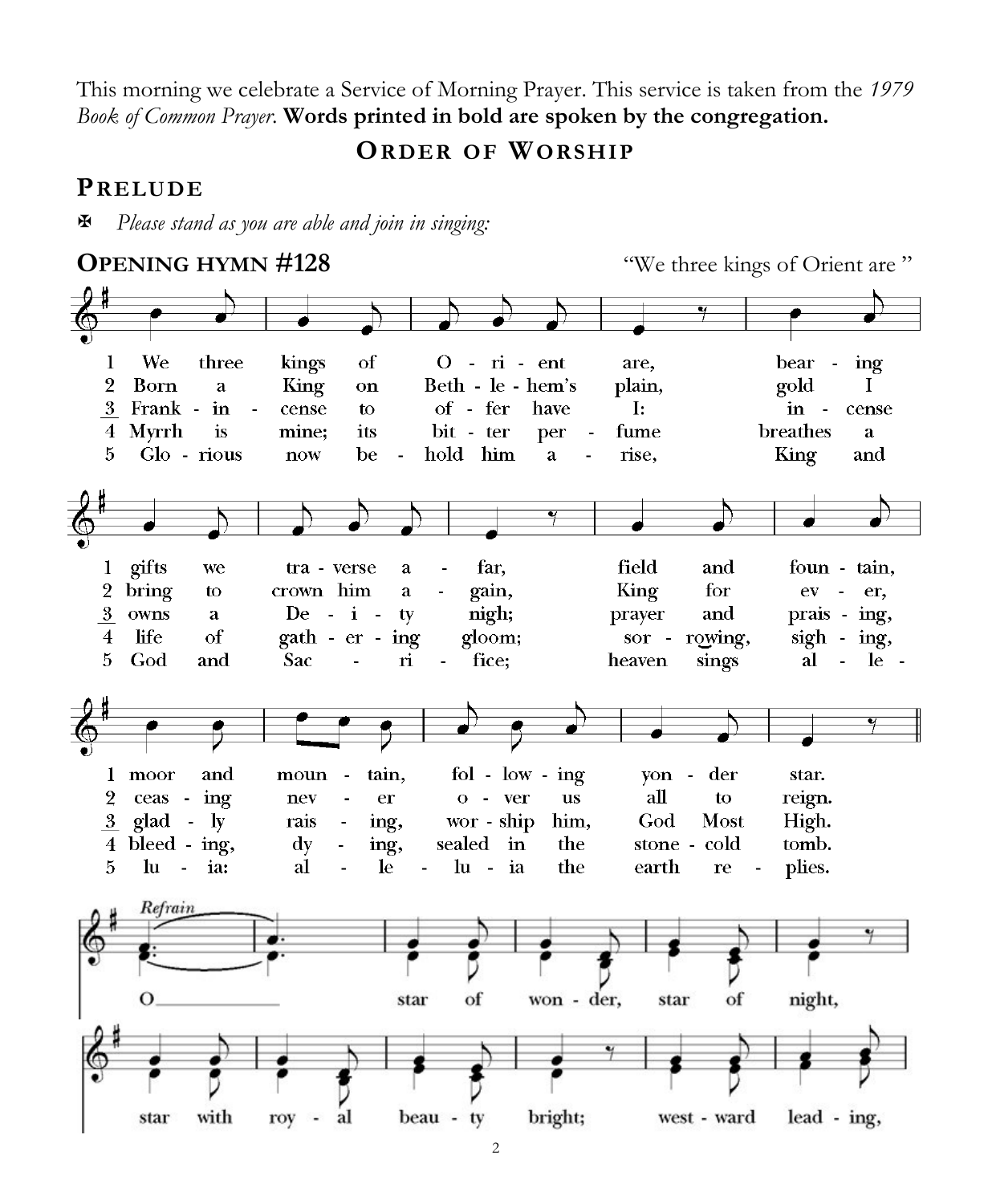

#### THE OPENING SENTENCE

*Officiant:* Nations shall come to your light, and kings to the brightness of your rising. *(Isaiah 60:3)*

#### CONFESSION OF SIN & ABSOLUTION

*Deacon:* Let us confess our sins against God and our neighbor.

*All:* **God of all mercy, we confess that we have sinned against you, opposing your will in our lives. We have denied your goodness in each other, in ourselves, and in the world you have created. We repent of the evil that enslaves us, the evil we have done, and the evil done on our behalf. Forgive, restore, and strengthen us through our Savior Jesus Christ, that we may abide in your love and serve only your will.** 

*Officiant:* Almighty God have mercy on you, forgive you all your sins through the grace of Jesus Christ, strengthen you in all goodness, and by the power of the Holy Spirit keep you in eternal life. . **Amen**.

#### THE INVITATORY AND PSALTER

| Officiant:    | Lord, open our lips.                                                                                                                      |
|---------------|-------------------------------------------------------------------------------------------------------------------------------------------|
| People:       | And our mouth shall proclaim your praise.                                                                                                 |
|               | Glory to the Father, and to the Son, and to the Holy Spirit:. As it was in the<br>beginning, is now, and will be for ever Amen. Alleluia. |
| <b>VENITE</b> | Psalm 95:1-7                                                                                                                              |

*The Lord has shown forth his glory: Come let us adore him.* Come, let us sing to the Lord; \* let us shout for joy to the rock of our salvation. 2 Let us come before the presence of the Lord with thanksgiving \* and raise a loud shout to God with psalms. 3 For you, O Lord, are a great God, \* and a great sovereign above all gods. 4 In your hand are the caverns of the earth, \* and the heights of the hills are yours also.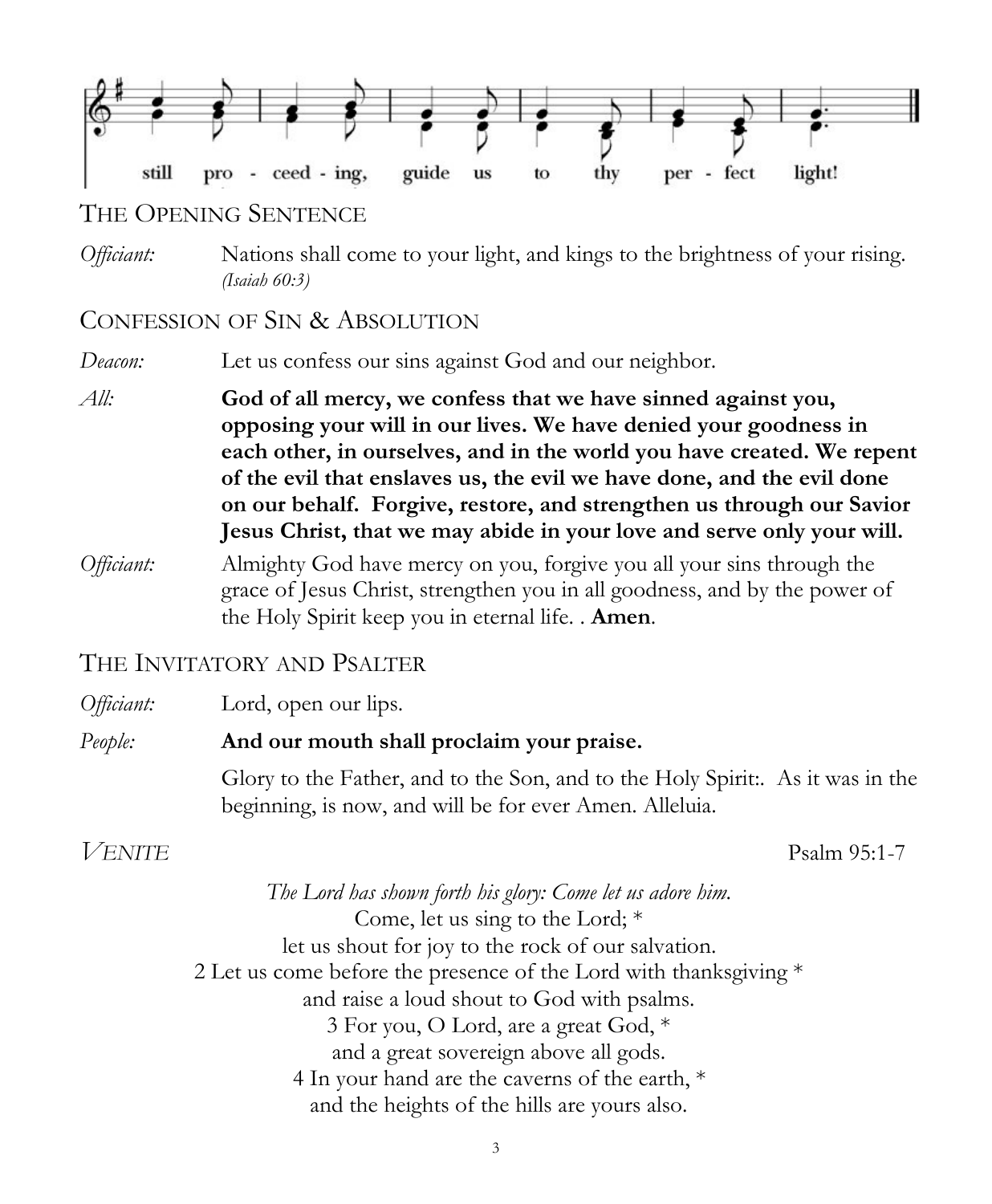5 The sea is yours, for you made it, \* and your hands have molded the dry land. 6 Come, let us bow down, and bend the knee, \* and kneel before the Lord our Maker. 7 For you are our God, and we are the people of your pasture and the sheep of your hand. \* Oh, that today we would hearken to your voice! *The Lord has shown forth his glory: Come let us adore him.*

#### PSALM 147

#### 1 Hallelujah!

How good it is to sing praises to our God! \* How pleasant it is to honor God with praise! 2 The Lord rebuilds Jerusalem \* and gathers the exiles of Israel. 3 The Lord heals the brokenhearted \* and binds up their wounds. 4 The Lord counts the number of stars \* and calls them all by their names. 5 Great is our Lord and mighty in power; \* there is no limit to the wisdom of God. 6 The Lord lifts up the lowly, \* but casts the wicked to the ground. . 7 Sing to the Lord with thanksgiving; \* make music to our God upon the harp. 8 The Lord covers the heavens with clouds \* and prepares rain for the earth, making grass to grow upon the mountains \* and green plants to serve humankind. 9 The Lord provides food for flocks and herds \* and for the young ravens when they cry. 10 The Lord is not impressed by the might of a horse \* and has no pleasure in human strength, 11 but finds pleasure in those who fear God, \* in those who await the gracious favor of the Lord. 12 Worship the Lord, O Jerusalem; \* praise your God, O Zion, 13 who has strengthened the bars of your gates, \* who has blessed your children within you.

4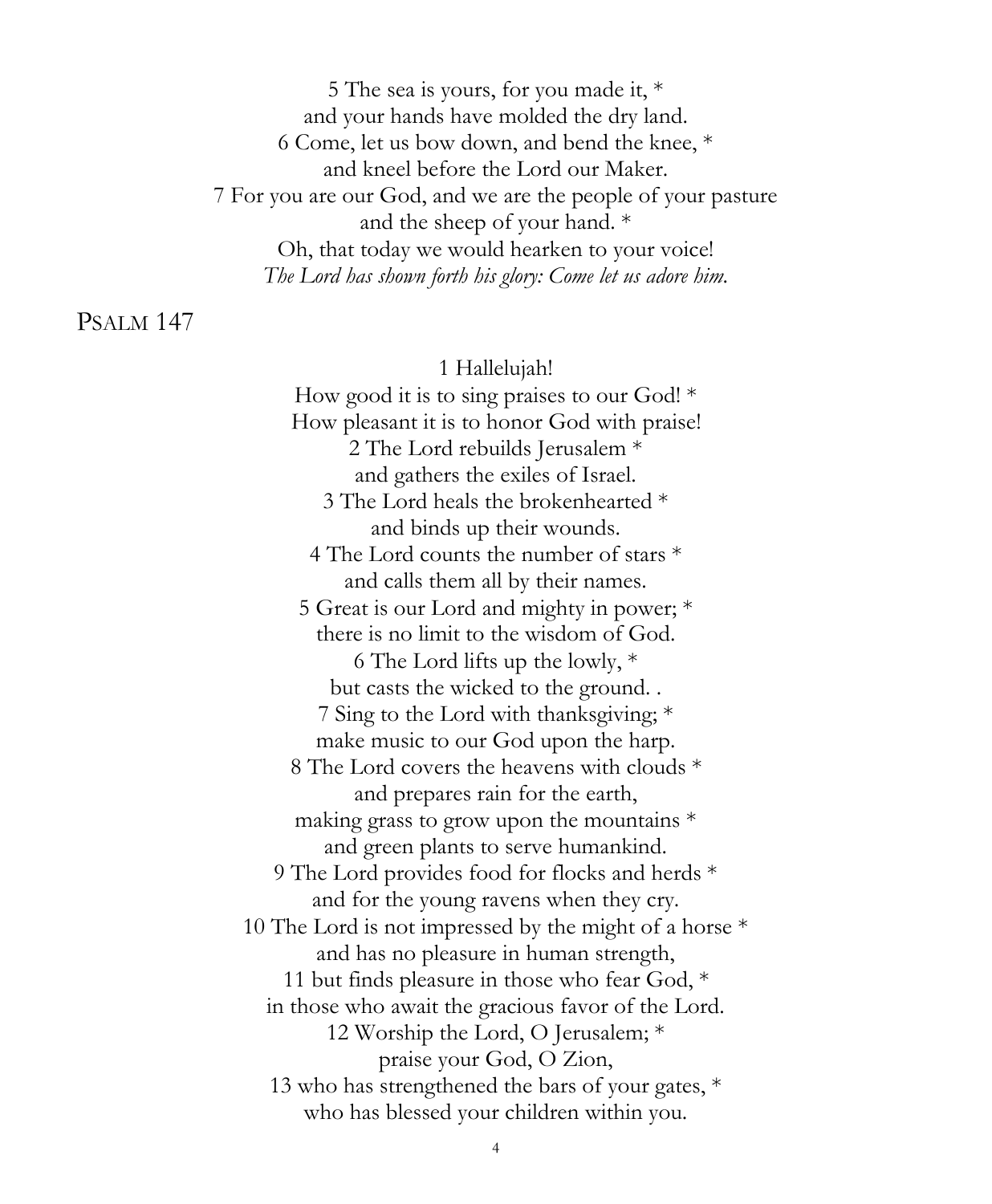14 For the Lord has established peace on your borders \* and satisfies you with the finest wheat. 15 The Lord sends out a command to the earth, \* and this word runs very swiftly. 16 The Lord gives snow like wool \* and scatters hoarfrost like ashes 17 and hail like bread-crumbs; \* who can stand against such cold? 18 The Lord sends forth the word and melts them, \* blowing with the wind and the waters flow. 19 The Lord declares the word to Jacob, \* statutes and judgements to Israel. 20 The Lord has not done so to any other nation; \* to them these judgements have not been revealed. Hallelujah!

## **THE LESSONS**

#### A READING FROM THE BOOK OF GENESIS 1:1-2:3 *Read by: Julia Filancia-Wiesbard*

In the beginning when God created the heavens and the earth, the earth was a formless void and darkness covered the face of the deep, while a wind from God swept over the face of the waters.

Then God said, "Let there be light"; and there was light. And God saw that the light was good; and God separated the light from the darkness. God called the light Day, and the darkness he called Night. And there was evening and there was morning, the first day.

And God said, "Let there be a dome in the midst of the waters, and let it separate the waters from the waters." So God made the dome and separated the waters that were under the dome from the waters that were above the dome. And it was so. God called the dome Sky. And there was evening and there was morning, the second day.

And God said, "Let the waters under the sky be gathered together into one place, and let the dry land appear." And it was so. God called the dry land Earth, and the waters that were gathered together he called Seas. And God saw that it was good. Then God said, "Let the earth put forth vegetation: plants yielding seed, and fruit trees of every kind on earth that bear fruit with the seed in it." And it was so. The earth brought forth vegetation: plants yielding seed of every kind, and trees of every kind bearing fruit with the seed in it. And God saw that it was good. And there was evening and there was morning, the third day.

And God said, "Let there be lights in the dome of the sky to separate the day from the night; and let them be for signs and for seasons and for days and years, and let them be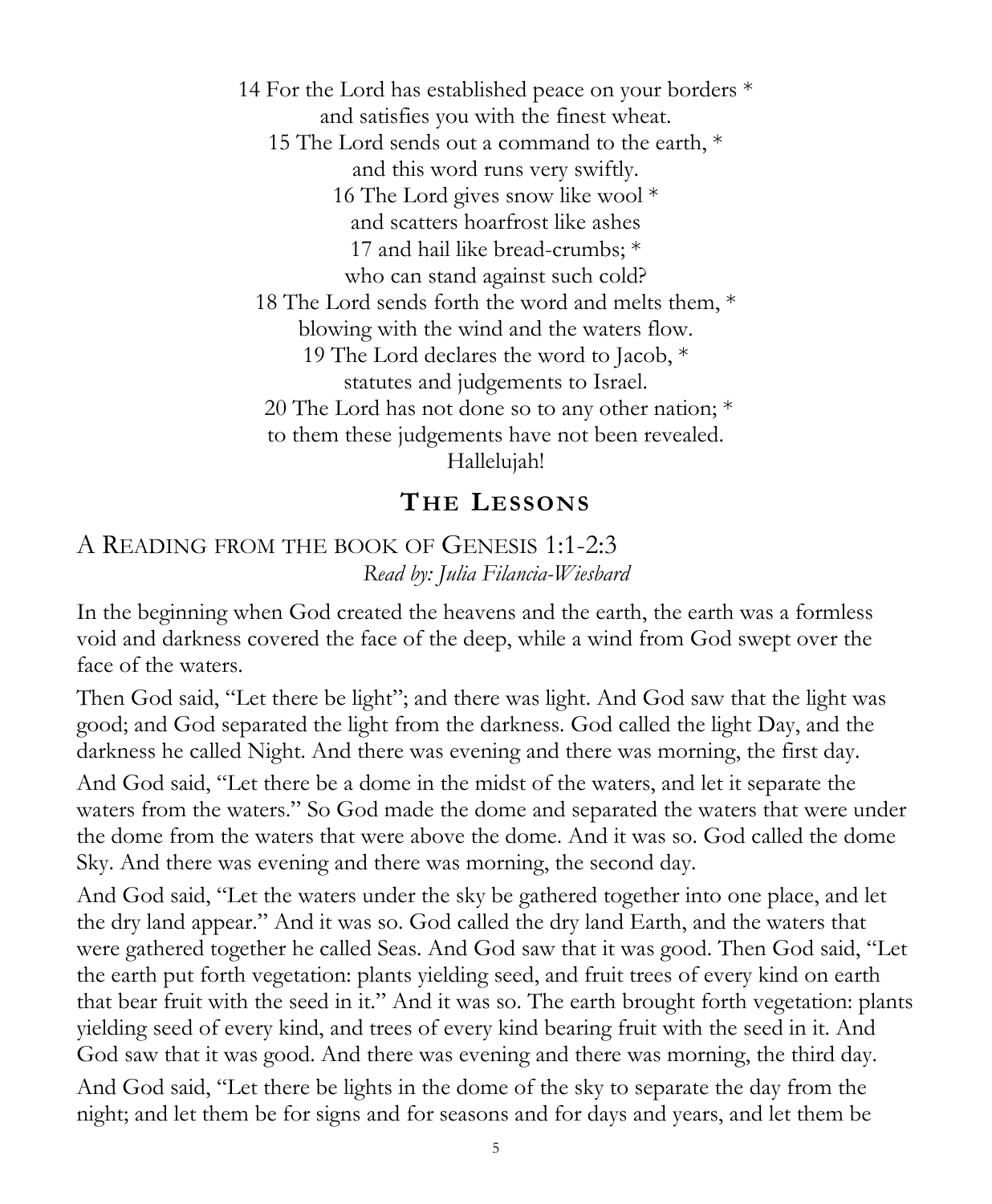lights in the dome of the sky to give light upon the earth." And it was so. God made the two great lights—the greater light to rule the day and the lesser light to rule the night—and the stars. God set them in the dome of the sky to give light upon the earth, to rule over the day and over the night, and to separate the light from the darkness. And God saw that it was good. And there was evening and there was morning, the fourth day.

And God said, "Let the waters bring forth swarms of living creatures, and let birds fly above the earth across the dome of the sky." So God created the great sea monsters and every living creature that moves, of every kind, with which the waters swarm, and every winged bird of every kind. And God saw that it was good. God blessed them, saying, "Be fruitful and multiply and fill the waters in the seas, and let birds multiply on the earth." And there was evening and there was morning, the fifth day.

And God said, "Let the earth bring forth living creatures of every kind: cattle and creeping things and wild animals of the earth of every kind." And it was so. God made the wild animals of the earth of every kind, and the cattle of every kind, and everything that creeps upon the ground of every kind. And God saw that it was good.

Then God said, "Let us make humankind in our image, according to our likeness; and let them have dominion over the fish of the sea, and over the birds of the air, and over the cattle, and over all the wild animals of the earth, and over every creeping thing that creeps upon the earth." So God created humankind in his image, in the image of God he created them; male and female he created them. God blessed them, and God said to them, "Be fruitful and multiply, and fill the earth and subdue it; and have dominion over the fish of the sea and over the birds of the air and over every living thing that moves upon the earth."

God said, "See, I have given you every plant yielding seed that is upon the face of all the earth, and every tree with seed in its fruit; you shall have them for food. And to every beast of the earth, and to every bird of the air, and to everything that creeps on the earth, everything that has the breath of life, I have given every green plant for food." And it was so.

God saw everything that he had made, and indeed, it was very good. And there was evening and there was morning, the sixth day.

Thus the heavens and the earth were finished, and all their multitude. And on the seventh day God finished the work that he had done, and he rested on the seventh day from all the work that he had done. So God blessed the seventh day and hallowed it, because on it God rested from all the work that he had done in creation.

| Reader: | The Word of the Lord. |
|---------|-----------------------|
| People: | Thanks be to God.     |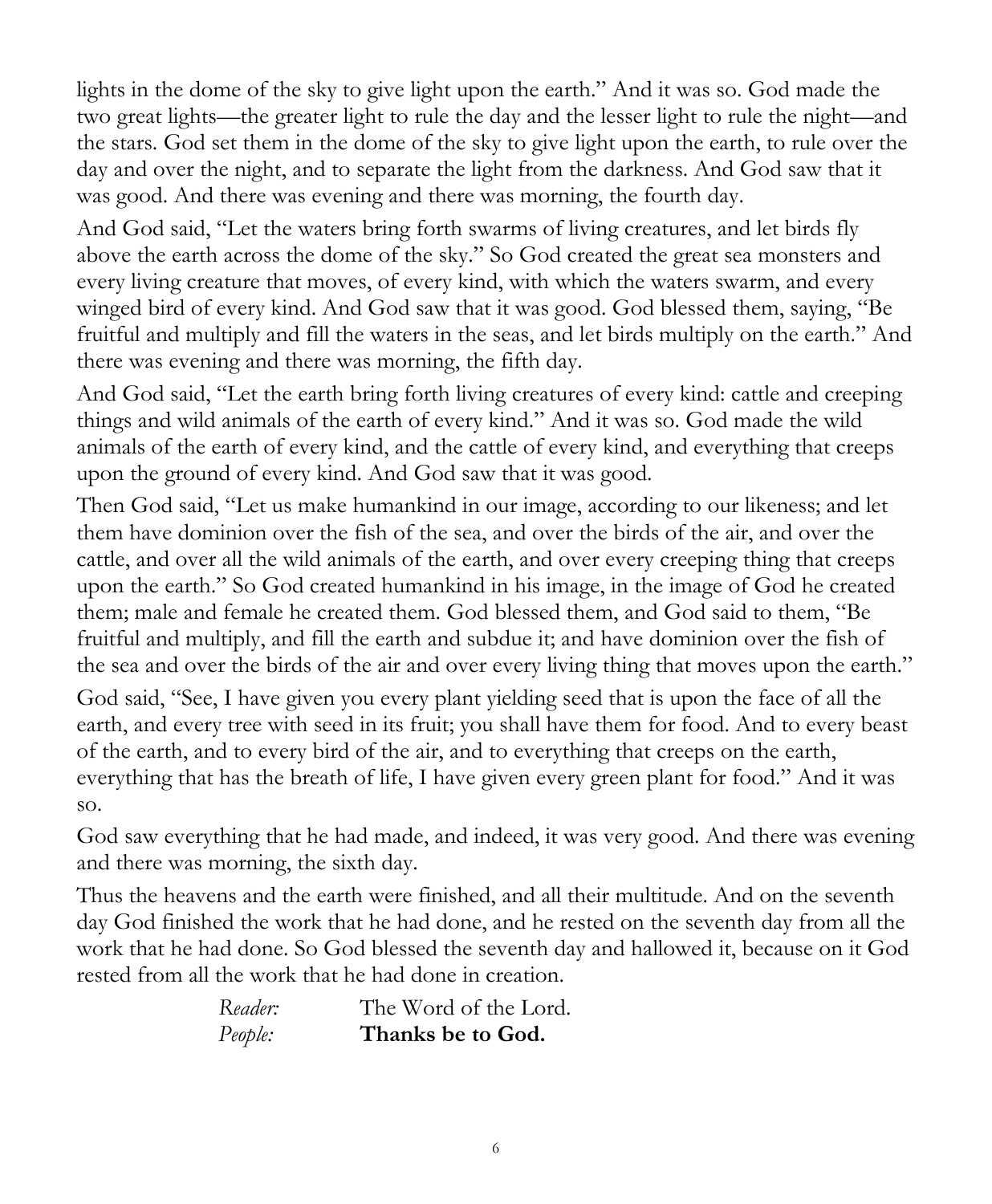#### A SONG OF CREATION

*Invocation* Glorify the Lord, all you works of the Lord, \* sing praise and give honor for ever. In the high vault of heaven, glorify the Lord, \* sing praise and give honor for ever. *I The Cosmic Order* Glorify the Lord, you angels and all powers of the Lord, \* O heavens and all waters above the heavens. Sun and moon and stars of the sky, glorify the Lord, \* sing praise and give honor for ever. Glorify the Lord, every shower of rain and fall of dew, \* all winds and fire and heat. Winter and Summer, glorify the Lord, \* sing praise and give honor for ever. Glorify the Lord, O chill and cold, \* drops of dew and flakes of snow Frost and cold, ice and sleet, glorify the Lord, \* sing praise and give honor for ever. Glorify the Lord, O nights and days, \* O shining light and enfolding dark. Storm clouds and thunderbolts, glorify the Lord, \* sing praise and give honor for ever. *II The Earth and its Creatures* Let the earth glorify the Lord, \* sing praise and give honor for ever. Glorify the Lord, O mountains and hills, and all that grows upon the earth, \* sing praise and give honor for ever. Glorify the Lord, O springs of water, seas, and streams, \* O whales and all that move in the waters. All birds of the air, glorify the Lord, \* sing praise and give honor for ever. Glorify the Lord, O beasts of the wild, \* and all you flocks and herds. O men and women everywhere, glorify the Lord, \* sing praise and give honor for ever. *III The People of God* Let the people of God glorify the Lord, \* sing praise and give honor for ever.

7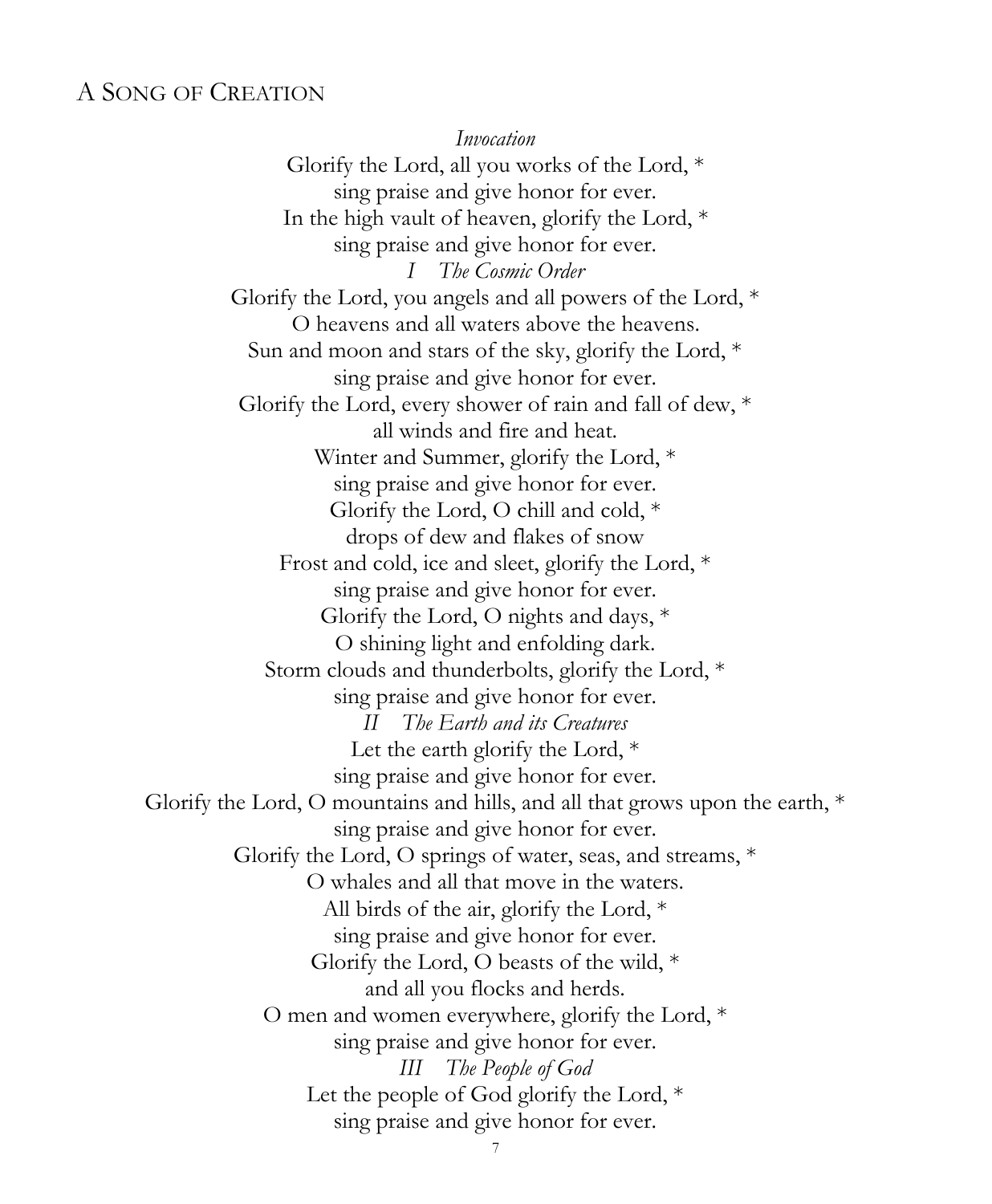Glorify the Lord, O priests and servants of the Lord, \* sing praise and give honor for ever. Glorify the Lord, O spirits and souls of the righteous, \* sing praise and give honor for ever. You that are holy and humble of heart, glorify the Lord, \* sing praise and give honor for ever. *Doxology* Let us glorify the Lord: Father, Son, and Holy Spirit; \* sing praise and give honor for ever. In the firmament of his power, glorify the Lord, \* sing praise and give honor for ever.

THE GOSPEL ACCORDING TO JOHN 1:29-34 *Reader: Ava Filancia-Weisbard*

The next day he saw Jesus coming toward him and declared, "Here is the Lamb of God who takes away the sin of the world! This is he of whom I said,  $\alpha$  After me comes a man who ranks ahead of me because he was before me.' I myself did not know him; but I came baptizing with water for this reason, that he might be revealed to Israel." And John testified, "I saw the Spirit descending from heaven like a dove, and it remained on him. I myself did not know him, but the one who sent me to baptize with water said to me,  $\alpha$ He on whom you see the Spirit descend and remain is the one who baptizes with the Holy Spirit.' And I myself have seen and have testified that this is the Son of God."

| Reader: | The Word of the Lord. |
|---------|-----------------------|
| People: | Thanks be to God.     |

#### A SONG OF THE SPIRIT

Behold, I am coming soon," says the Lord, "and bringing my reward with me,  $*$ to give to everyone according to their deeds. "I am the Alpha and the Omega, the first and the last,  $*$ the beginning and the end." Blessed are those who do God's commandments, that they may have the right to the tree of life, \* and may enter the city through the gates. "I, Jesus, have sent my angel to you, \* with this testimony for all the churches. "I am the root and the offspring of David, \* I am the bright morning star." "Come!" say the Spirit and the Bride; \*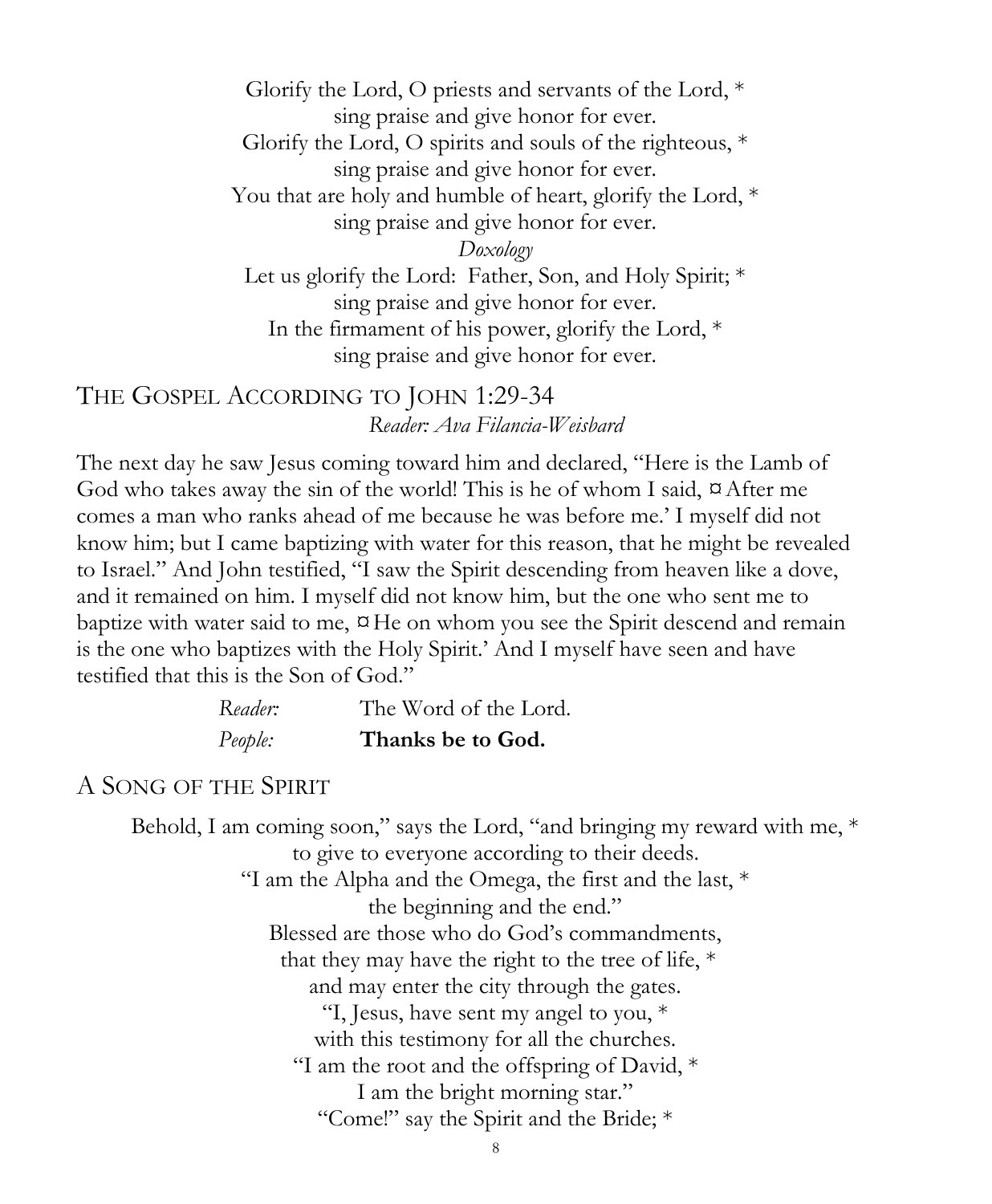"Come!" let each hearer reply! Come forward, you who are thirsty, \* let those who desire take the water of life as a gift.

## THE APOSTLES' CREED

**I believe in God, the Father almighty, creator of heaven and earth;**

**I believe in Jesus Christ, God's only Son, our Lord. He was conceived by the power of the Holy Spirit and born of the Virgin Mary. He suffered under Pontius Pilate, was crucified, died, and was buried. He descended to the dead. On the third day he rose again. He ascended into heaven, and is seated at the right hand of the Father. He will come again to judge the living and the dead.**

**I believe in the Holy Spirit, the holy catholic Church, the communion of saints, the forgiveness of sins, the resurrection of the body, and the life everlasting. Amen.**

## THE PRAYERS

*Officiant:* The Lord be with you. *People:* **And also with you.** *Officiant:* Let us pray.

## *Officiant and People*

**Our Father, who art in heaven, hallowed be thy Name, thy kingdom come, thy will be done, on earth as it is in heaven. Give us this day our daily bread. And forgive us our trespasses, as we forgive those who trespass against us. And lead us not into temptation, but deliver us from evil. For thine is the kingdom, and the power, and the glory, for ever and ever. Amen.**

## **SUFFRAGES**

- V. Help us, O God our Savior;
- **R. Deliver us and forgive us our sins.**
- V. Look upon your congregation.
- **R. Give to your people the blessing of peace.**
- V. Declare your glory among the nations;
- **R. And your wonders among all peoples.**
- V. Do not let the oppressed be shamed and turned away;
- **R. Never forget the lives of your poor.**
- V. Continue your loving-kindness to those who know you;
- **R. And your favor to those who are true of heart.**
- V. Satisfy us by your loving-kindness in the morning;
- **R. So shall we rejoice and be glad all the days of our life.**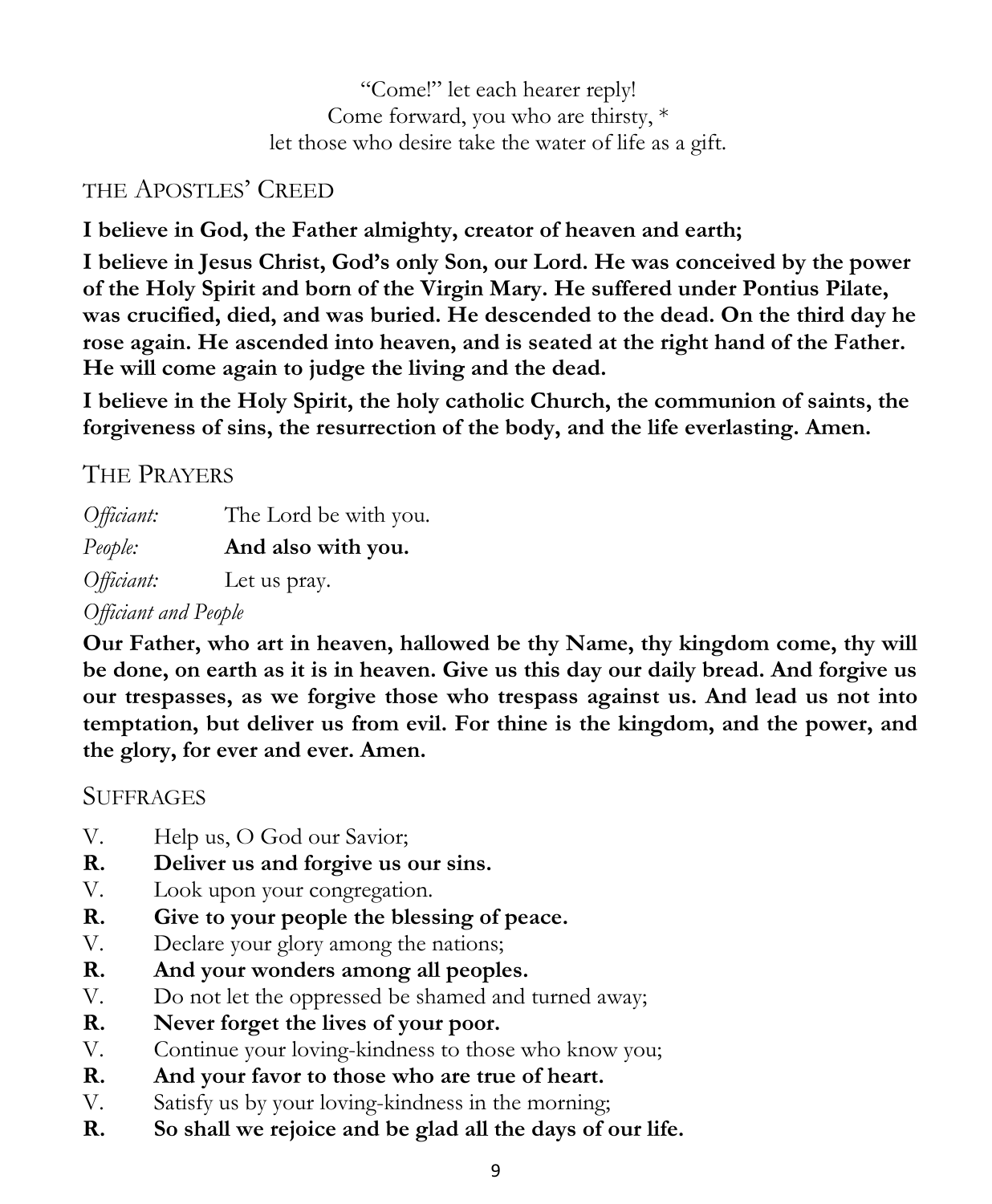## THE COLLECT OF THE DAY

Father in heaven, who at the baptism of Jesus in the River Jordan proclaimed him your beloved Son and anointed him with the Holy Spirit: Grant that all who are baptized into his Name may keep the covenant they have made, and boldly confess him as Lord and Savior; who with you and the Holy Spirit lives and reigns, one God, in glory everlasting. **Amen** 

### A COLLECT FOR SUNDAYS

O God, you make us glad with the weekly remembrance of the glorious resurrection of your Son our Lord: Give us this day such blessing through our worship of you, that the week to come may be spent in your favor; through Jesus Christ our Lord. **Amen**.

#### A PRAYER FOR MISSION

Lord Jesus Christ, you stretched out your arms of love on the hard wood of the cross that everyone might come within the reach of your saving embrace: So clothe us in your Spirit that we, reaching forth our hands in love, may bring those who do not know you to the knowledge and love of you; for the honor of your Name. **Amen**.

*Please stand as you are able and join in singing:*

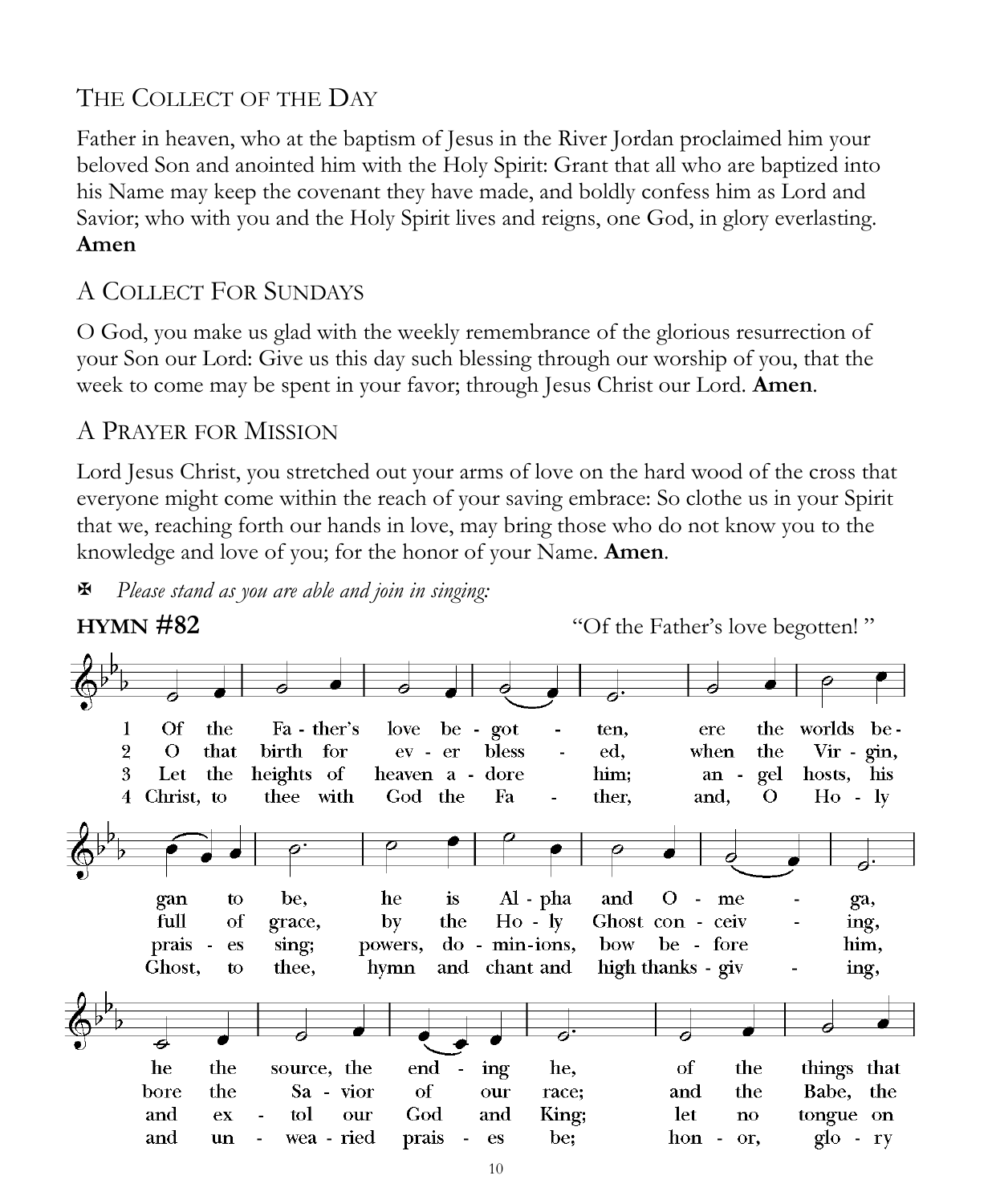

## PRAYER LIST

We pray for all those suffering with COVID-19.

We pray for those who are in the hospital or home recuperating, especially: **Tom** Acheson, **Frederic, Peter, Bob** Gowen, **Yumi, Ronald** Garvey, **Ed** Meddaugh, **Max, Anne, Cathy, Barbara, Howard** Flemming, **Hudson** Beauregard; **Ellie** Ruvo, **Joyce** Makimi, **Rosemary** Recine, **Robert** Lynch, Joe Smith, and **Angela** Carrozzo.

We pray for those who are homebound: **Esmerilda** Hastings, **Margaret** Vaccaro, **Lee** Williams, **Dorothy** Dushin, **Roberta** Darrigrand; **Jim, Marge, Carolyn** Damiano, **Deanna** Ammirato , and **Bill & Dorothy** D'Amato.

We pray for those for whom our prayers are asked, especially: **Liz & Jeff** Daniele, **Andrew Tom, Rebecca, Vince** Servio, **Sarah** Paruolo, **Annaliese** Haag, **Gerald, Marilyn** Griffin, **Paul** Ruvo, **Helene, Jason**, **Peter, Hannelore, Marina** Brandt, **Linda** Hill, **Carol** White, **Steven** Schubert, **Paul** Seltzer, **Jeff** and The Rt. Rev **Andrew** St. John

We pray for those who have died, especially the over 53 million world wide and 800,000 in this country who have died from COVID-19

We pray for those in our hearts whom we now name, either silently or aloud.

#### A PRAYER OF ST CHRYSOSTOM

Almighty God, you have given us grace at this time with one accord to make our common supplication to you; and you have promised through your well-beloved Son that when two or three are gathered together in his Name you will be in the midst of them: Fulfill now, O Lord, our desires and petitions as may be best for us; granting us in this world knowledge of your truth, and in the age to come life everlasting. **Amen**.